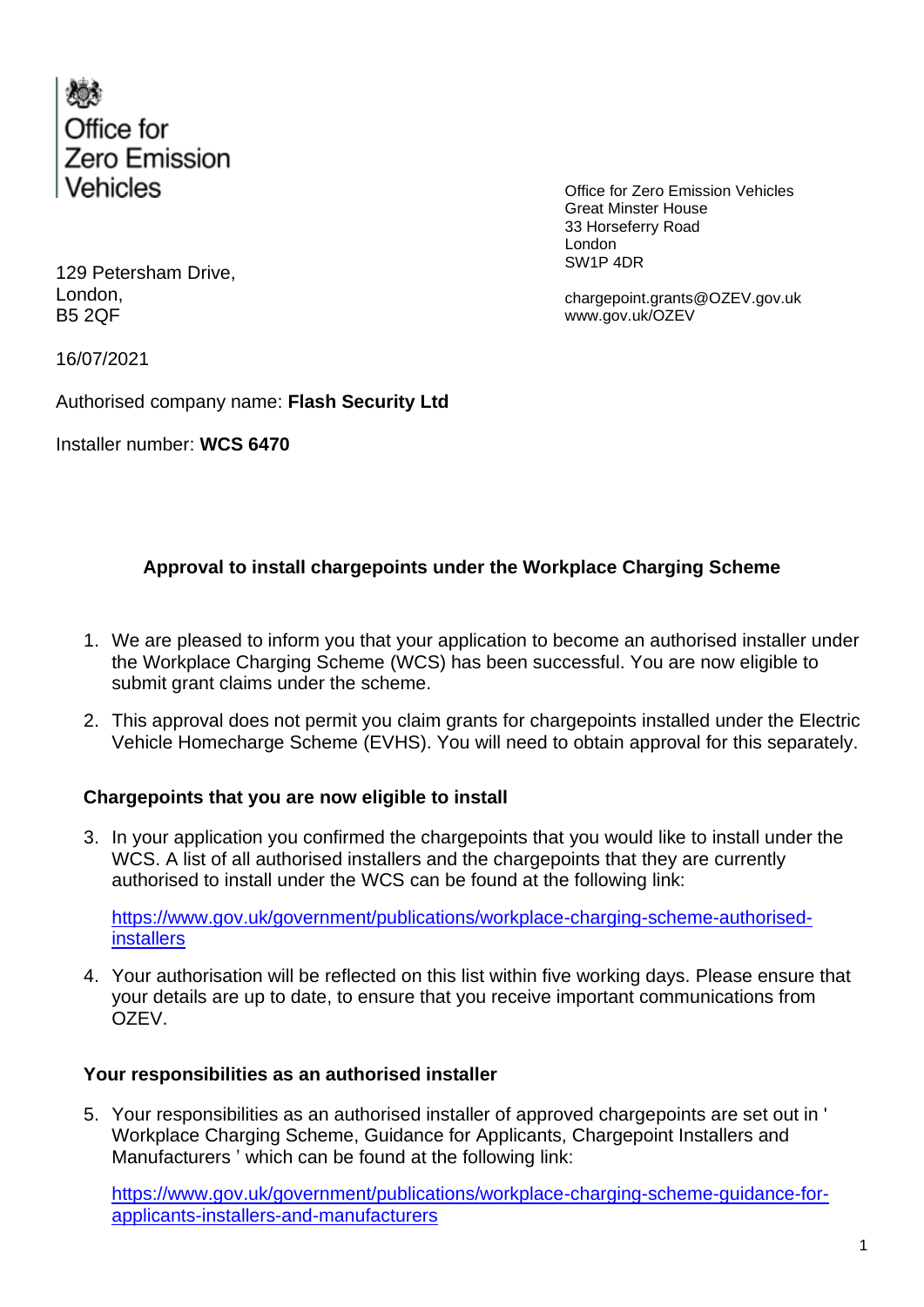- 6. OZEV does conduct audits of installations to verify that the requirements of the WCS have been met, particularly the IET Code of Practice and Building Regulations. Please note that failure to meet the requirements may lead to you being removed from the scheme.
- 7. Annex 1 contains a summary of these responsibilities and other useful information for new installers.
- 8. Please note that funding for the WCS is limited. The Office for Zero Emission Vehicles (OZEV) reserves the right to terminate or change the grant at any time, though we aim to provide up to 4 weeks' notice of any such change. OZEV will honour any unique identification voucher codes that have been issued ahead of any changes to the grant or during any notice period given following the announcement of the scheme closure.
- 9. We look forward to working with you to ensure that the WCS is a success. If you have any questions at all, please don't hesitate to get in touch with the team.

Yours sincerely,

Natasha Robinson, Katie Black and Gary Cook Joint Heads of the Office for Zero Emission Vehicles

## **How to get in touch:**

The grant is administered on behalf of OZEV by the **Driver and Vehicle Licencing Agency (DVLA)**. The DVLA are responsible for approving grant claims and responding to queries from chargepoint installers. They can be contacted at:

Email: [workplacechargingscheme@dvla.gov.uk](mailto:workplacechargingscheme@dvla.gov.uk)

Phone: 0300 083 0082 (Mon-Fri 08:00 – 16:00)

#### **To add units to this authorisation:**

If you would like to be authorised to install additional chargepoints on top of those you have been approved for with this authorisation, please email the necessary documentation to [installer.authorisations@dvla.gov.uk.](mailto:installer.authorisations@dvla.gov.uk) You will need to include confirmation from the relevant chargepoint manufacturer that you have been approved to install the units you would like to add.

You must have been approved by OZEV to install a chargepoint model **before** the installation takes place.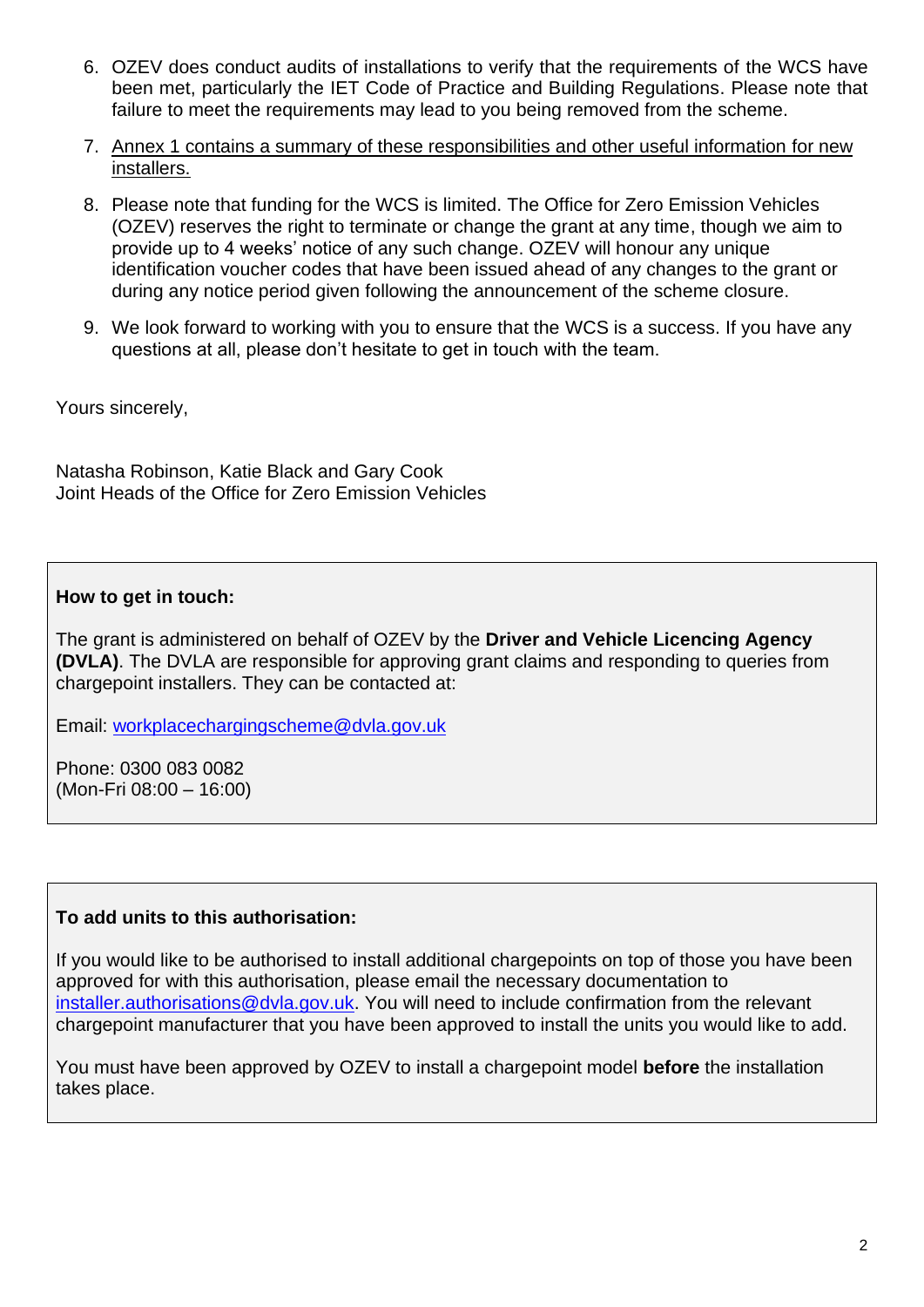If you want to remove your organisation from the list of authorised installers, please let us know by emailing: <u>installer.authorisations@dvla. gov.uk</u>.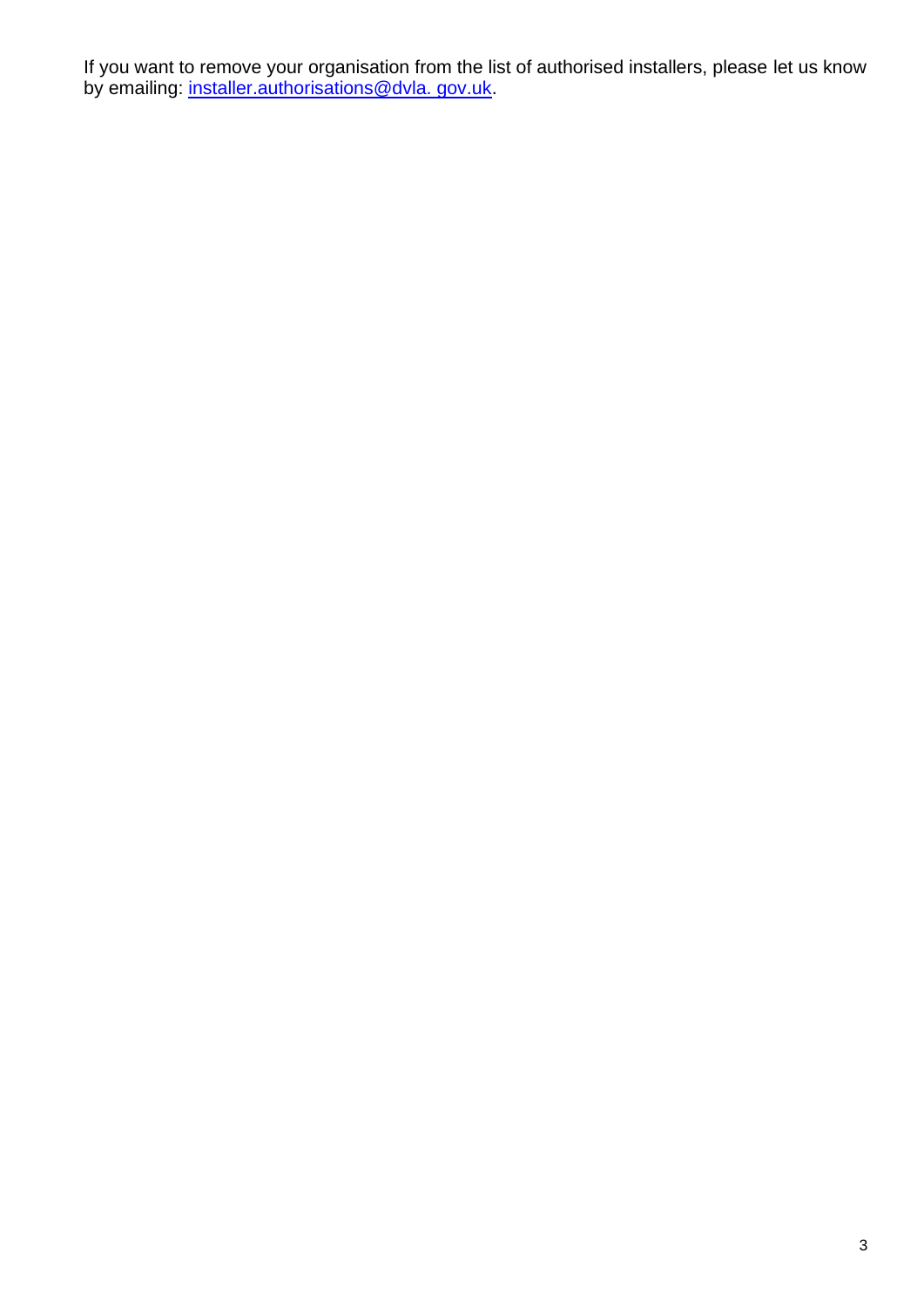# **Annex 1 – Information for new installers**

#### **What you can claim for**

- 1. As an authorised installer you are responsible for claiming the grant on behalf of the workplace applicant. The total claimed on behalf of the workplace applicant is up to £350 per socket across all sites up to a maximum of 40.
- 2. Please note, costs cannot be cross-subsidised, inflated or represent a flat rate that does not reflect the actual cost of the specific installation. The costs charged to workplaces by authorised installers will be scrutinised during the claim assessment and followed up through an audit process. Comparisons between authorised installers will be made and challenged by OZEV.

#### **Documentation required for each grant claim**

- 3. For each installed workplace chargepoint we require you to:
	- ensure that the installation meets all of the specified requirements (eg. the IET Code of Practice and Building Regulations) and that the equipment is in full working order (please see the guidance for further information);
	- ensure that the applicant workplace can demonstrate that they meet the criteria for the grant before installation – in particular that they own or have permission from the landlord to install a chargepoint in their designated car park spaces, and that the chargepoints will not be for customer use;
	- retain all documentation pertaining to the installation, including installation and commissioning confirmations and certificates, photographs, customer declarations and signatures, dates of installation and full address. This information should be retained for at least 3 years;
	- notify the Distribution Network Operator of the installation;
	- provide quarterly usage data to OZEV for that chargepoint (please see Appendix 1 of the [workplace minimum technical specifications\)](https://www.gov.uk/government/publications/workplace-charging-scheme-minimum-technical-specification); and
	- comply with any reasonable request for information from OZEV or its representatives.
- 4. A record must also be kept of expenditure funded partly or wholly by grant and all income generated by the scheme. All accounting records relating to that expenditure and income must be retained for a period of at least six years after each grant claim. Accounting records include purchase orders, original invoices, receipts, accounts and deeds, whether in writing or electronic form. Such records must also be kept for any income generated with the help of grant. The authorised installer must make these available at any reasonable time for inspection by officials from the Department for Transport or their representatives or by the Comptroller and Auditor General or his representatives.
- 5. There is a [minimum technical specification](https://www.gov.uk/government/publications/workplace-charging-scheme-minimum-technical-specification) requirement that a 3 year warranty providing parts and labour of the unit and installation is provided. Please ensure that the information you provide to applicant workplaces makes this warranty period clear.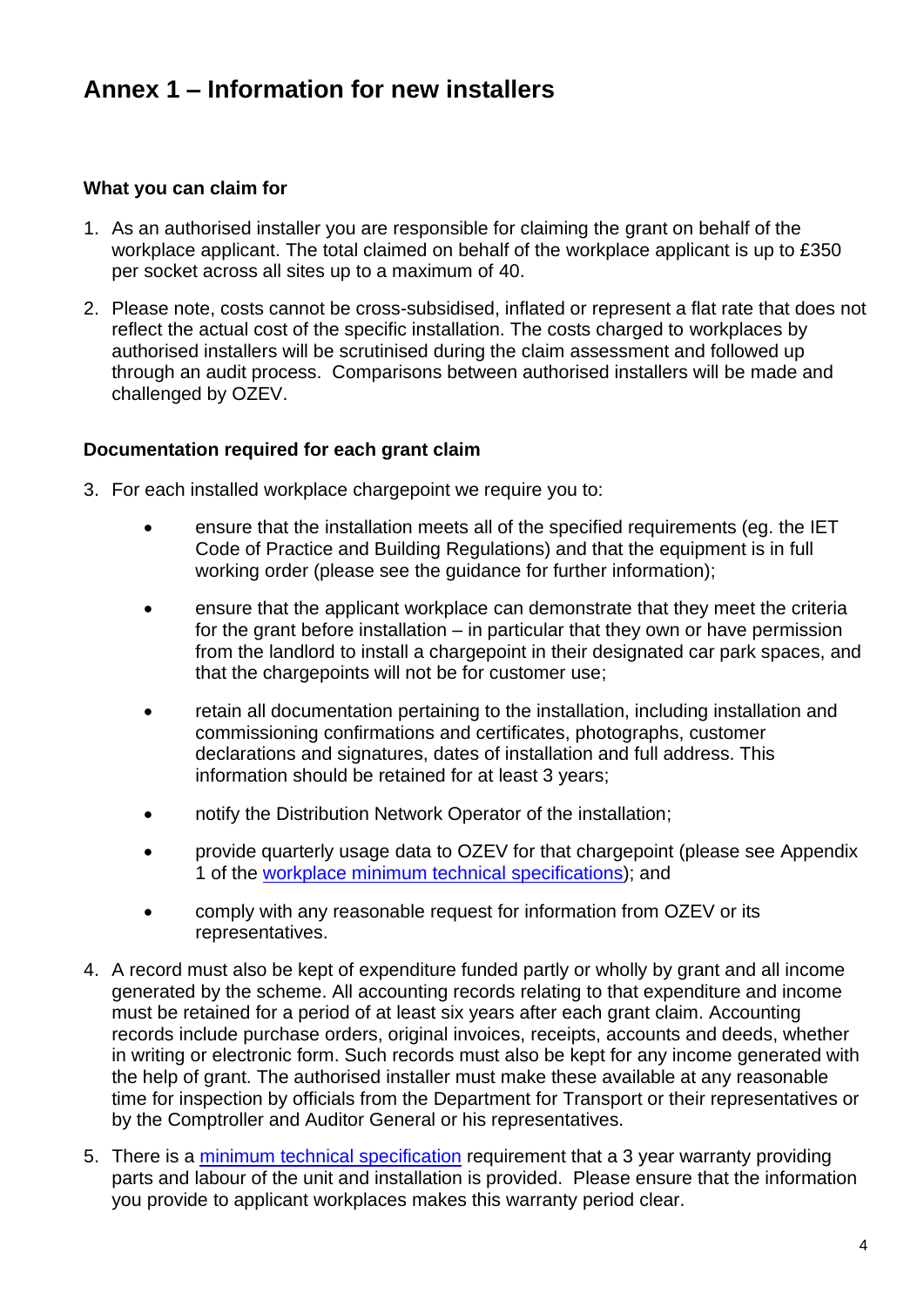#### **How to submit a grant claim**

- 6. Grant vouchers should be claimed using the process described in the [WCS Guidance](file:///C:/Users/BCP-Evansrg/AppData/Local/Microsoft/Windows/gparolin/AppData/Local/Microsoft/Windows/Temporary%20Internet%20Files/Content.Outlook/TNGSY5BI/WCS%20Guidance%20documen)  [document](file:///C:/Users/BCP-Evansrg/AppData/Local/Microsoft/Windows/gparolin/AppData/Local/Microsoft/Windows/Temporary%20Internet%20Files/Content.Outlook/TNGSY5BI/WCS%20Guidance%20documen) to OZEV's representatives, the DVLA.
- 7. To claim a grant, you will need to:
	- complete an online form available on our portal with the details of your installation; and
	- provide photographic evidence for each installation one photo should clearly show the chargepoint serial number, the other photo should show the location of the chargepoint in relation to parking bay.
- 8. In order to process grant claims DVLA will judge each claim according to the requirements set out in the WCS Guidance. We will raise any queries with the key contact in your organisation. If we are not satisfied with any aspect of the claim we may reject that claim in its entirety. If a claim is rejected, we will need you to submit an amended version of that claim within 15 working days.
- 9. OZEV will endeavour to process a claim to enable payment within 30 working days from the day your claim is received.
- 10.Any overpayment of grant funding must be repaid immediately, on first demand by OZEV or upon you becoming aware that the grant funding has been overpaid, whichever occurs first.

#### **Forecasting your future chargepoint installations**

11.At the end of each month, we need you to inform OZEV of your installation activity, including forecasts for future installations. You will receive a reminder close to that date with additional instructions.

## **Using subcontractors**

- 12.As the authorised installer, if you want to subcontract installation work you must inform OZEV. If you wish to add any or new sub-contractors to your authorisation you must inform OZEV before the sub-contractors start installing chargepoints.
- 13.Please note, the authorised installer remains responsible for ensuring that the subcontractor abides by all of the relevant terms and conditions. If sub-contractors fail to meet the terms and conditions, OZEV will revoke the authorisation of the authorised installer.

## **Fraudulent grant claims**

- 14.We take fraud very seriously. All cases of actual or suspected fraud will be investigated promptly and vigorously. The Department will take steps to recover all losses in all cases. Whether or not actual fraud is committed, if OZEV considers that the authorised installer is abusing the scheme or permitting abuse of the scheme by a resident or commercial partner, we may remove your organisation from the Authorised Installer List immediately.
- 15.To help mitigate fraud, OZEV or our agents will carry out random checks on chargepoint installations. Following a grant claim you may be contacted to supply OZEV or our representatives with details allowing such random checks to be conducted. We expect any such request to be met within 2 working days.